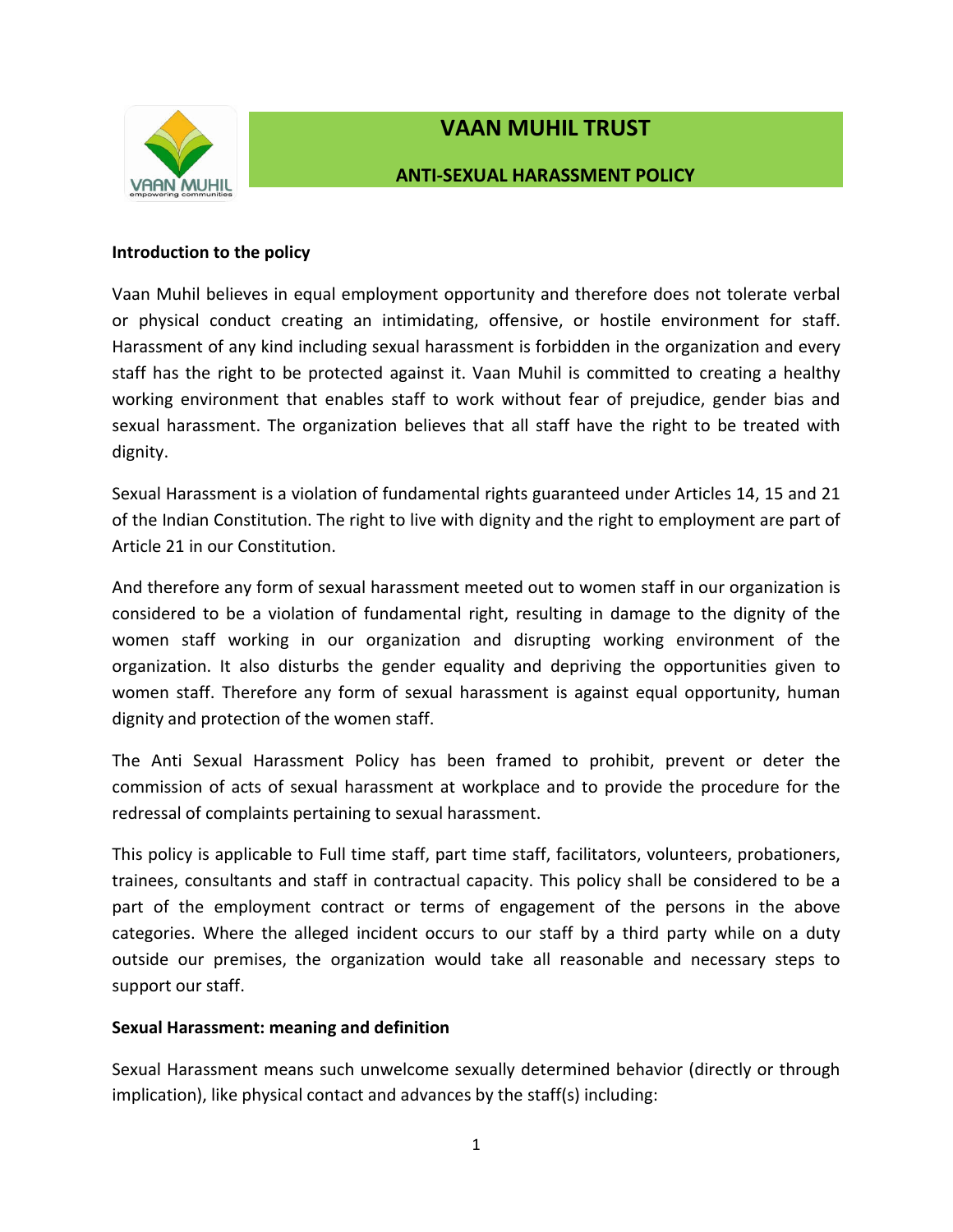- $\clubsuit$  A demand or request for sexual favors, sexually colored remarks, showing pornography, any other unwelcome physical conduct of sexual nature, physical contact or molestation, stalking, sounds, display of pictures, signs;
- Eve teasing, physical confinement against one's will;
- $\clubsuit$  A demand or request for sexual favors, whether verbally or non-verbally, where the submission to such conduct is made either explicitly or implicitly a term or condition of an individual's employment or promotion/evaluation of work thereby denying an individual equal opportunity at employment;
- $\cdot$  An act or conduct by a person in authority which makes the environment at workplace hostile or intimidating to a person or unreasonably interferes with the individual's privacy and productivity at work;
- Verbal harassment of a sexual nature, such as lewd comments, sexual jokes or references, and offensive personal references; demeaning, insulting, intimidating, or sexually suggestive comments (oral or written) about an individual's personal appearance or electronically transmitted messages (Jokes, remarks, letters, phone calls);
- $\clubsuit$  Any other behavior, which the women staff perceives as having sexual overtones.

#### **Redressal Mechanism**

If a staff working in our organization and in the course of her work, she has been sexually harassed by anyone through means which are mentioned above, the organization urges the staff to come forward with a written complaint as early as she can. Her complaint will be taken seriously and confidentiality would be maintained by the organization in the matter. The organization will have zero tolerance towards such practices once they are proven.

The complaint must be given to the concerned person within 3 months of the occurrence (the complaint can be made within 6 months if the person is able to prove that there were some exceptional circumstances due to which the complaint could not be made earlier) and the organization advices the staff to be vigilant and keep any document with which can be used to substantiate an allegation.

The redressal system will work based on other evidence if she cannot produce any documentary evidence. If the complainant cannot make a written complaint because of physical or mental incapacity or death, the legal heirs can make the complaint on her behalf.

#### **Internal Complaints Committee**

An Internal Complaints Committee has been constituted for our organization to look into the matters concerning sexual harassment. The Committee consists of following persons: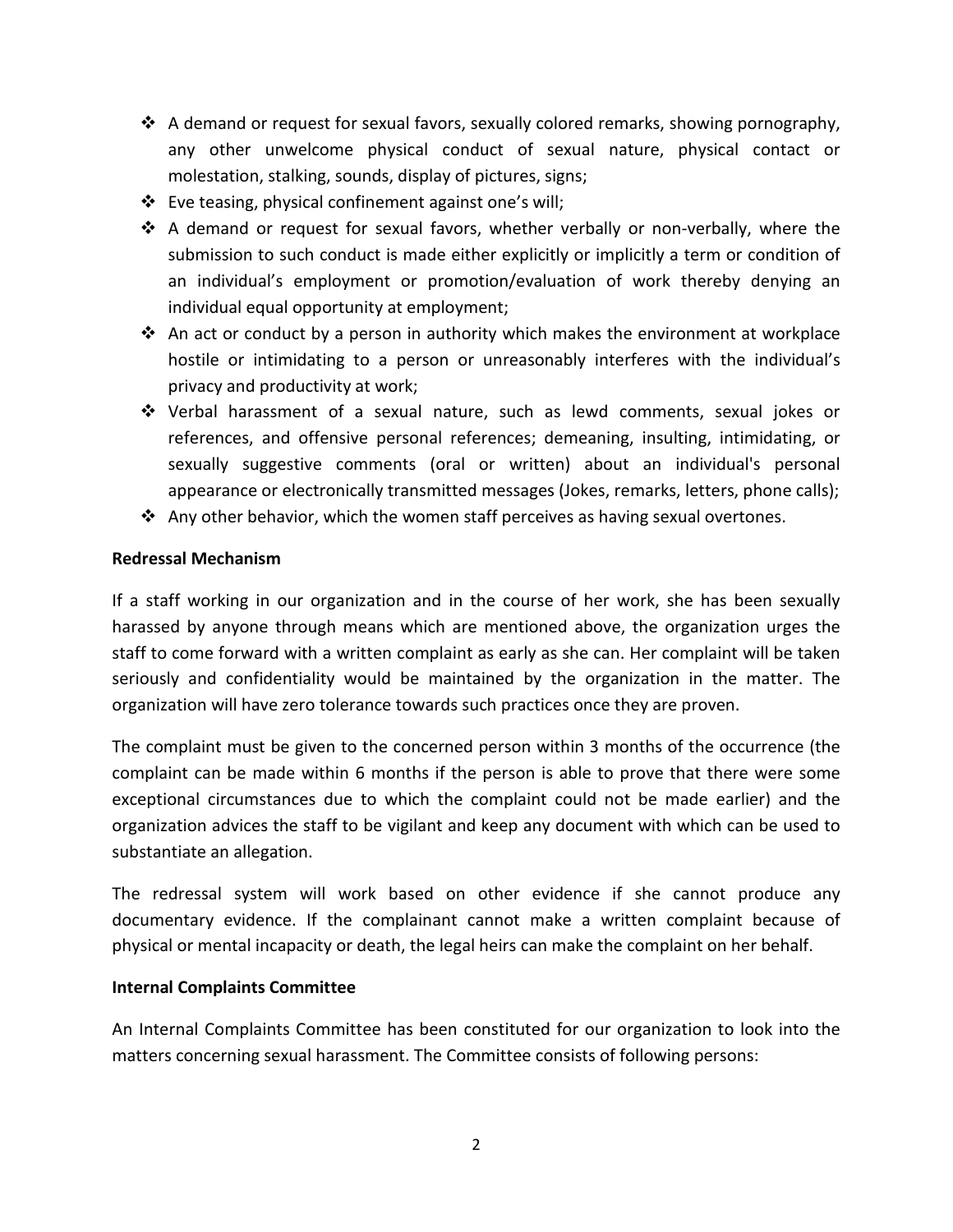- 1. Ms. K. Karpaga Sundari Chairperson
- 2. Ms. K. Chandra Kala Member
- 3. Ms. R. Mariammal Member
- 4. Ms. S. Shanthi Member
- 5. Ms. R. Indurani  **Member**
- 6. Ms. R. Johnsi Rani Member
- 7. Mr. S. Arul Joseph Member

The affected staff can approach any member of the committee with her written complaint. Once the complaint is received by the Committee:

- 1. The person who is charged by the complainant will be informed that a complaint has been filed against her (s/he will be made aware of the details of the allegation and also the name of the complainant as it would be necessary for proper inquiry) and no unfair acts of retaliation or unethical action will be tolerated.
- 2. The complainant has the opportunity to ask for conciliation proceedings by having communication with the accused in the presence of the Committee. But in such conciliation the complainant cannot demand monetary compensation. If the matter has been settled by conciliation, but the respondent is not complying with the terms and conditions, the aggrieved party can approach the Committee for Redressal.
- 3. The Committee will question both the complainant and the alleged accused separately. If required, the person who has been named as a witness will need to provide the necessary information to assist in resolving the matter satisfactorily.
- 4. The Committee shall call upon all witnesses mentioned by both the parties.
- 5. The Committee can ask for specific documents from a person if it feels that they are important for the purpose of investigation.
- 6. The complainant has the option to seek transfer or leave till the inquiry gets completed.
- 7. The complainant and the accused shall be informed of the outcome of the investigation. The investigation shall be completed within 3 months of the receipt of the complaint. If the investigation reveals that the complainant has been sexually harassed as claimed, the accused will be subjected to disciplinary action accordingly.

A. The report of the investigation shall be submitted to the Executive Director, the charged and the complainant within 10 days of completion of the investigation.

B. The Executive Director will act on the recommendations of the Committee within 15 days of the receipt of the report.